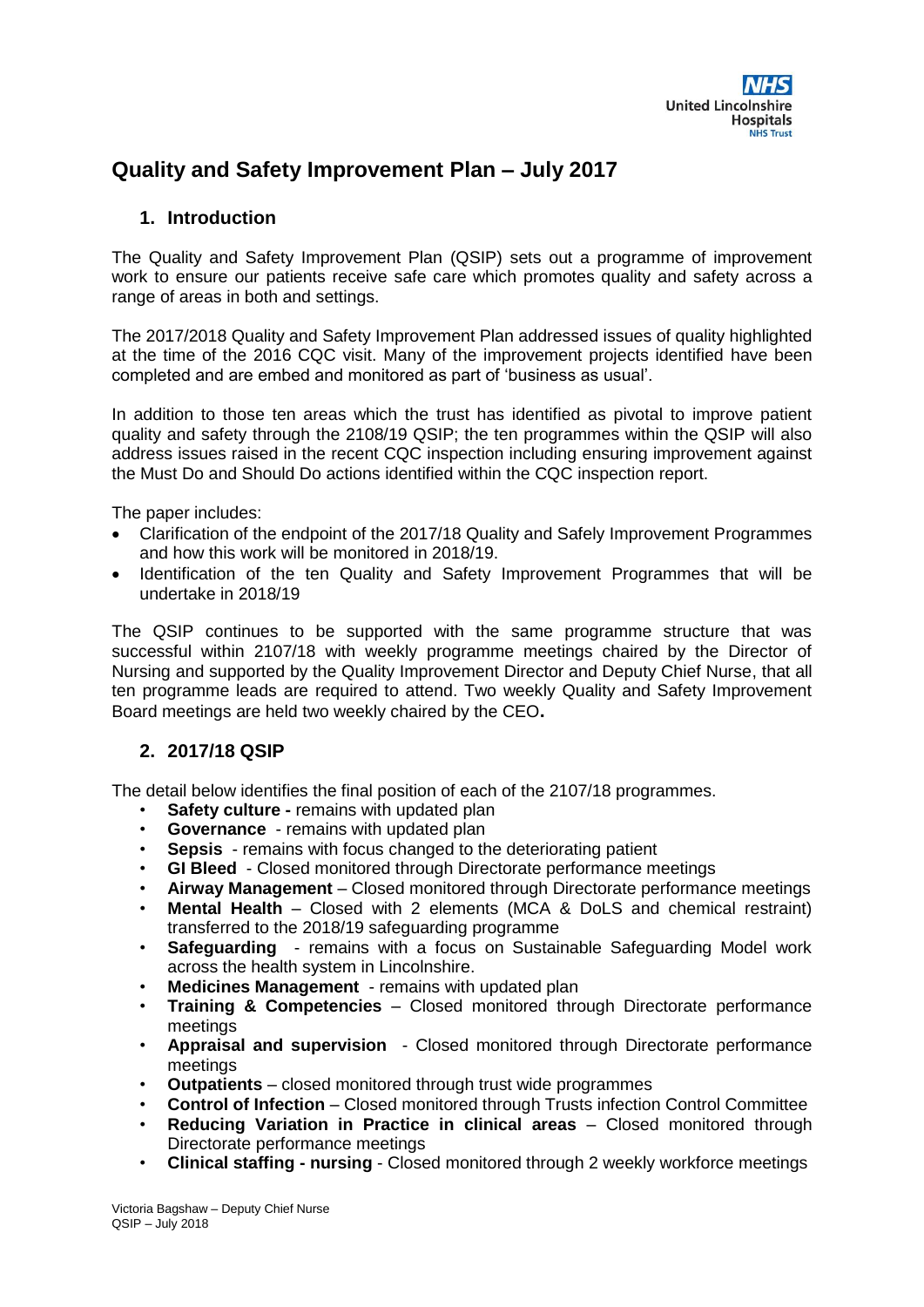

- **Clinical staffing - medical**  Closed monitored through workforce committee and Directorate performance meetings
- **Medical engagement**  incorporated into mortality outliers programme
- **Strengthening support for pilgrim** transferred to ED programme
- **Estates** Closed monitored through estates capital programme

### **3. 2018/19**

This year's plan aims to deliver sustainable change in order to improve quality and safety against 10 key areas and in doing so continues to reduce variation and patient harm. Through the continued focus on improving the trusts safety culture and governance a systematic methodology will be used to measure, deliver and understand improvements so these are replicable.

The 2018/19 methodology to deliver the QSIP remains the same as previous and as such once finalised, documentation will be similar including milestones and KPIs which identify progress and outcomes on a monthly basis.

The ten programmes identified as pivotal to deliver improvements are identified below together with a description and some examples of the types of work included within the programme.

*Developing a Safety Culture: Building a consistent safety culture through the delivery of the range of projects within the overall Quality and Safety Improvement Programme.* 

- To ensure that learning from events and SIs is embedded in our governance systems
- To ensure that a consistent Quality Improvement Methodology is embedded across all parts of the Trust
- To maximise the learning opportunities from the buddying arrangements with **Northumbria**

*Governance: Trust-wide review and update to the governance and well led structure, processes, monitoring and assurance. Ensuring that the trust and its staff are able to meet local, statutory and contractual requirements; independently identifying areas of concern and outstanding practice.*

Delivery of improvements to governance processes across clinical specialties.

- Greater transparency and openness with patients following identification of harm through improvements to duty of candour
- Improvements to the well led capabilities of senior leaders across the trust
- Improvements to the trusts meeting and assurance structure and processes
- Better recognition, monitoring and mitigation of risk at all levels

*The Deteriorating Patient: Trust wide review and update to policy, education, practice and performance management to better recognise and rescue the deteriorating patient.*

- Further improvements in sepsis early recognition and treatment
- Identification of patient with AKI and the care required
- Maintaining fluid balance
- Lessons learned from failure to escalate
- Effective communications using SBAR
- Recognising failure to escalate deteriorating patients
- Implementation of national ReSPECT programme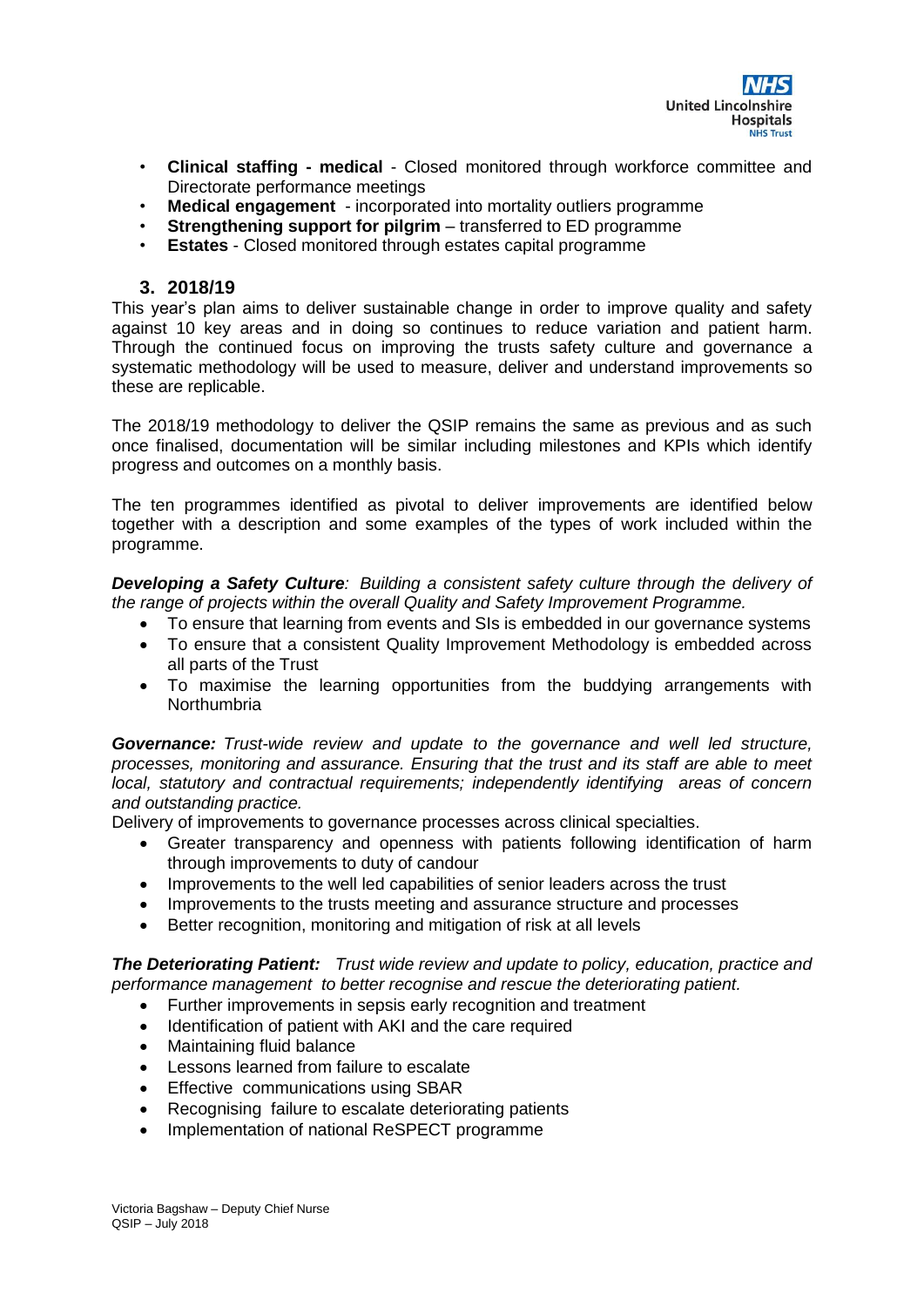

*Pilgrim ED: Delivery of an Emergency Department wide improvement plan to ensure that the department delivers consistent high quality care and meets key national performance indicators.* 

- Patient care is delivered within Royal College of Emergency Medicine 'Initial Assessment of Emergency Patients' guidelines.
- The department consistently achieves 95% plus 4 hr target.
- Patients are cared for by appropriately trained and caring staff.
- Quality and experience of patient is consistently positive and measured against agreed parameters*.*

*Paediatric Services – developing and Improving the Care of the Hidden Child: The programme looks to identify the 'hidden child' across all services within the Trust and then ensure that we are delivering safe, care that identifies and measures the quality of the experience for both the child and their parent or next of kin and how we can further improve*

- Identify those pathways, services and departments beyond children services, that provide care for children and young people
- Identify markers of safe care within these environments
- Identify mechanisms within these environments to measure the experiences of children, young people and their families or carers

*Safe Care: Trust-wide implementation and embedding of Safe Care with 5 individual projects to enable the trust to robustly demonstrate a consistent approach to SI's and Never Events ensuring learning and quality improvement.*

- Reduction in SI's and Never events and ability to demonstrate learning
- Consistent approach across all sites, all departments in the delivery of evidenced based processes

*Safeguarding: Delivery of the safeguarding improvement plan to ensure that the Trust is fulfilling its duties and statutory responsibilities to safeguard and promote the welfare of children, young people and adults who come into contact with our services*

- Conscious sedation is used appropriately and safely when required.
- Patient care is delivered in line with the following policies: Chemical Restraint in the Management of Agitated Patients on General Adult Wards & in A&E Policy; and Clinical Holding & Restraint Policy.
- All adults are offered a chaperone for all intimate examinations and children and young people are provided with chaperones.
- The Trust is fully compliance with Savile and Bradbury report recommendations.
- Pathway is seamless for patients with LD who require access to ULHT services, including those without a ULHT Consultant
- Trust is compliant with Child Protection Information Sharing(CP-IS) requirements.

*Medicines Management: Pharmacy, nursing and medical staff to improve Medicines Management; in order to improve patient safety and reduce harm from medication. Maintain*  and develop education and training resources relating to Medicines Management for all *those undertaking medication related tasks.*

- Improved culture of medicines safety and learning from incidents
- Pharmacy providing a sustainable clinical service
- Readily accessible pharmaceutical support for clinical services
- Staff knowledge and competence in Medicines Management increased through access to education and training – pharmacy staff, nursing staff and junior doctors
- Safer medication supply and administration processes from admission through to discharge

Victoria Bagshaw – Deputy Chief Nurse QSIP – July 2018